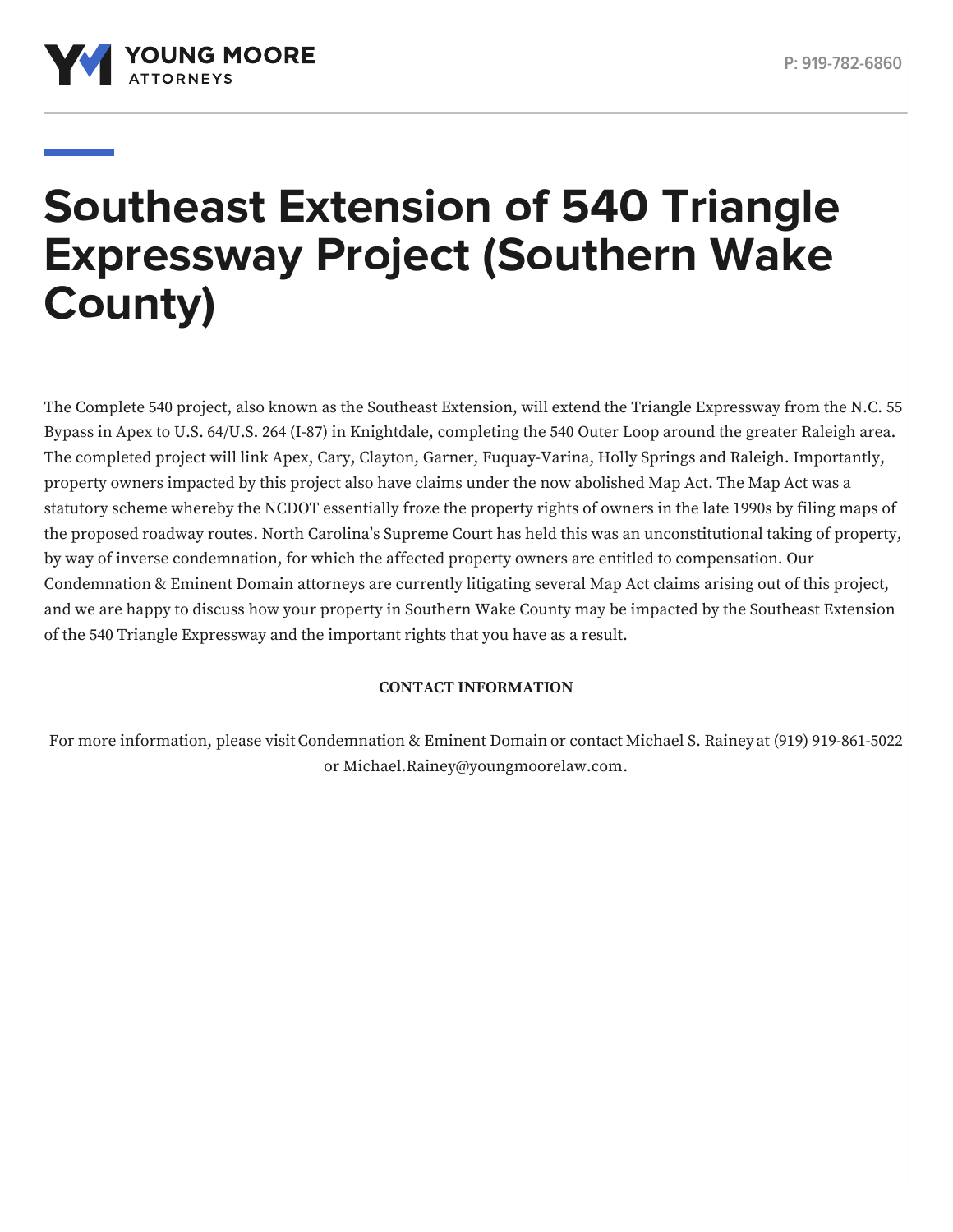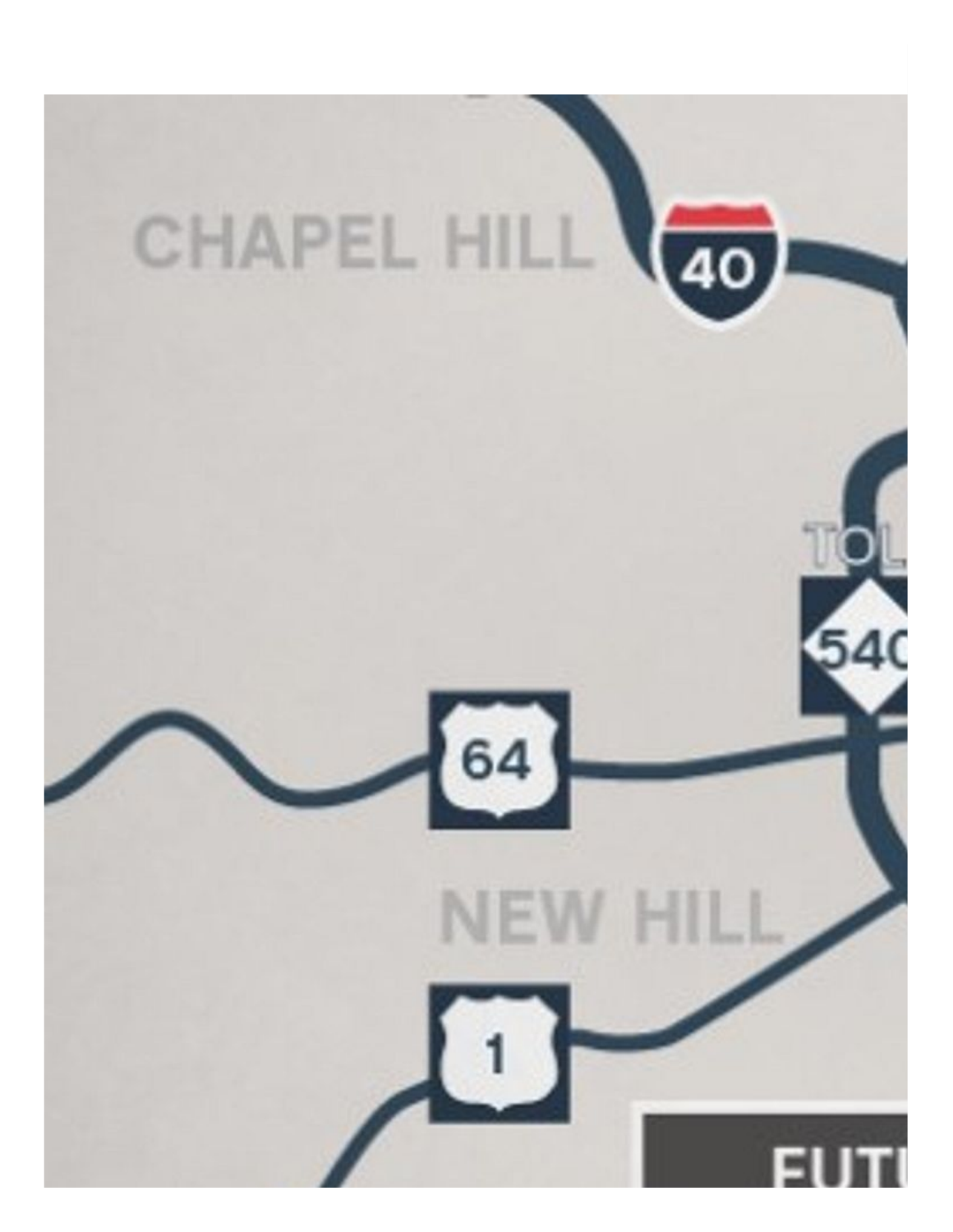

#### **Areas Impacted**

Construction and activities taking place in the coming weeks will impact the following areas:

## **N.C. 55 Bypass to east of Pierce Olive Road**

- N.C. 55 Bypass and Ramps
- Areas where the project will cross or intersect existing roads including Sunset Lake Road, River Falls Drive, Kildaire Farm Road, Holly Springs Road, and Pierce Olive Road
- Between East Williams Street and Sunset Lake Road
- Between River Falls Drive and Sunset Lake Road
- Between Sunset Lake Road and Holly Springs Road
- Between Holly Springs Road and Pierce Olive Road

### **East of Pierce Olive Road to east of U.S. 401**

- Areas where the project will cross or intersect existing roads including West Lake Road, Bells Lake Road, Johnson Pond Road, and Fayetteville Road
- Between Pierce Olive Road and West Lake Road
- Between West Lake Road and Bells Lake Road
- Between Johnson Pond Road and Lake Wheeler Road
- Between Lake Wheeler Road and Fayetteville Road
- Between Fayetteville Road and Old McCullers Road

## **East of U.S. 401 to I-40**

- Areas where the project will cross or intersect existing roads including Fanny Brown Road, Old Stage Road, Holland Church Road, Sauls Road, Jordan Road, Benson Road, and I-40
- Between Old McCullers and Fanny Brown Road
- Between Fanny Brown Road and Old Stage Road
- Between Old Stage Road and Holland Church Road
- Between Holland Church Road and Sauls Road